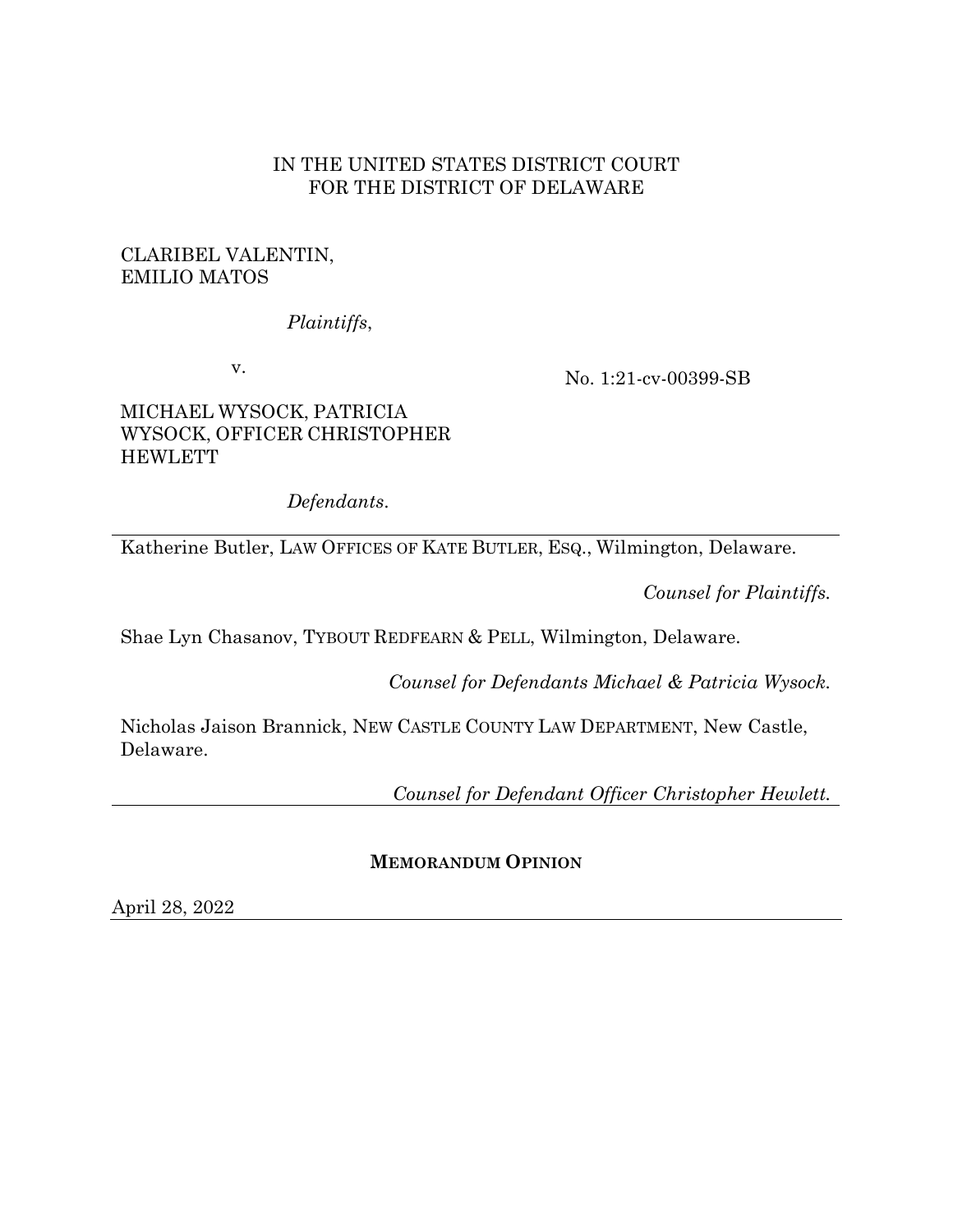BIBAS, *Circuit Judge*, sitting by designation.

We often let plaintiffs amend their complaints to clarify the issues. But not all amendments are helpful. Sometimes, plaintiffs ask to make changes that come too late or are implausible. That is the case here. Claribel Valentin and Emilio Matos want to add a new defendant and some new claims. But the time to sue the new defendant has passed. And the new claims are implausible. So I deny their request.

### **I. BACKGROUND**

Valentin and Matos enjoy listening to Spanish-language music in their backyard. D.I. 33, at 2. Their neighbors, the Wysocks, do not. *Id.* They have called the cops on Valentin and Matos more than a dozen times for noise violations. *Id.* On their last visit, the police arrested Valentin. *Id.* Upset, Valentin and Matos sued the Wysocks and one of the police officers, Christopher Hewlett. D.I. 6 ¶¶1, 35.

Earlier this year, I ruled on Hewlett's motion to dismiss. D.I. 33. I let two claims proceed because the complaint, if true, suggested that he lacked probable cause to arrest Valentin. *Id.* at 10.

Now, Valentin and Matos want to amend their complaint. D.I. 40. Two of their changes bring the complaint in line with my earlier ruling. *Id.* ¶¶ 6–7. They remove a defendant and clarify that they are suing Officer Hewlett under §1983. *Id.* ¶¶6–7; D.I. 33, at 6. Those changes are fine. But they also want to add a new defendant, Officer Jonathon Feliciano, and two new claims against the Wysocks. D.I. 40 ¶¶8–9.

I must allow that amendment unless it is "unduly delayed, offered in bad faith, prejudicial to the defendant, or futile." *Elemica v. ecMarket*, 2022 WL 911127, at \*1 (D. Del. Mar. 29, 2022); *see* Fed. R. Civ. P. 15(a). Here, the defendants argue that it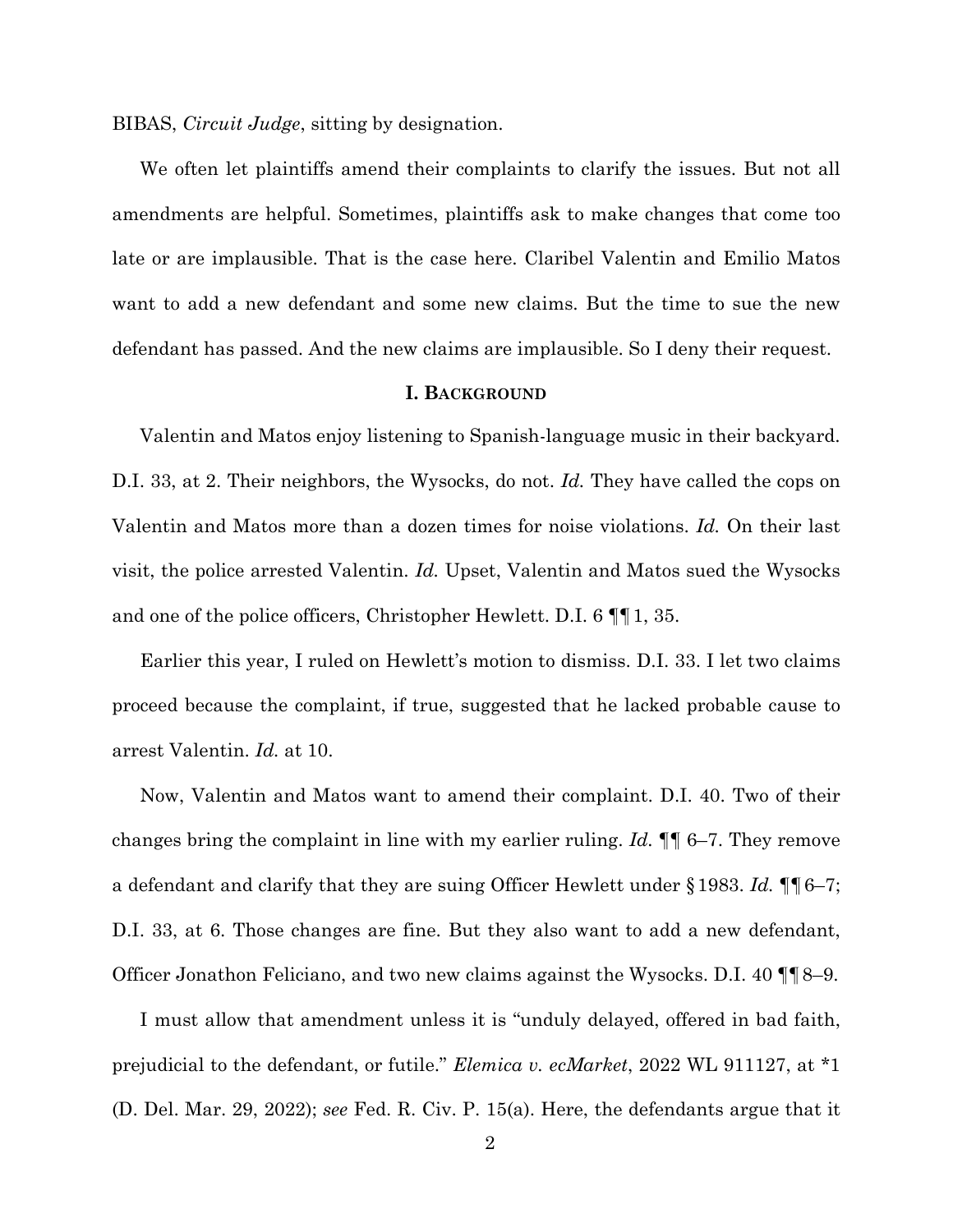is too late to add Officer Feliciano and that the other substantive changes could not survive a motion to dismiss. D.I. 44, at 1–2; D.I. 45, at 7. I agree.

### **II. IT IS TOO LATE TO ADD FELICIANO**

Start with Officer Feliciano. He apparently helped Hewlett arrest Valentin. Proposed Second Am. Compl., D.I. 40-2 ¶¶25–28. So Valentin and Matos want to bring several claims under §1983 against him. *Id.* ¶¶59–71.

But §1983 suits against Delaware officers must be brought within two years. *See Wilson v. Garcia*, 471 U.S. 261, 275–76 (1985); *George X v. Carney*, 2021 WL 7209518, at \*3 (D. Del. Dec. 7, 2021); Del. Code Ann. tit. 10, §8119. Here, that two-year time limit ran out in November 2021. But Valentin and Matos did not ask to amend until this March. *See* D.I. 40; D.I. 40-2 ¶60. So the only way they can clear this hurdle is to show that adding Feliciano "relates back" to their initial complaint. Fed. R. Civ. P. 15(c)(1); *see* D.I. 1. If it does, then their claim against Feliciano counts as filed on the date of that complaint.

An amendment adding a new party "relates back" to an earlier complaint when that pleading mistakenly named the wrong person, yet the correct defendant "knew" that he should have been sued instead. Fed. R. Civ. P.  $15(c)(1)(C(i)–(ii)$ . But there is no evidence that Valentin and Matos failed to name Feliciano because they were mistaken about his identity. Indeed, their first complaint mentions Feliciano, noting that he violated police-department policies when he arrested Valentin. D.I. 1 ¶29. They may regret not suing him then, but that failure was not born of mistaken identity. *See Garvin v. City of Phila.*, 354 F.3d 215, 221–22 (3d Cir. 2003). So they may not add him now.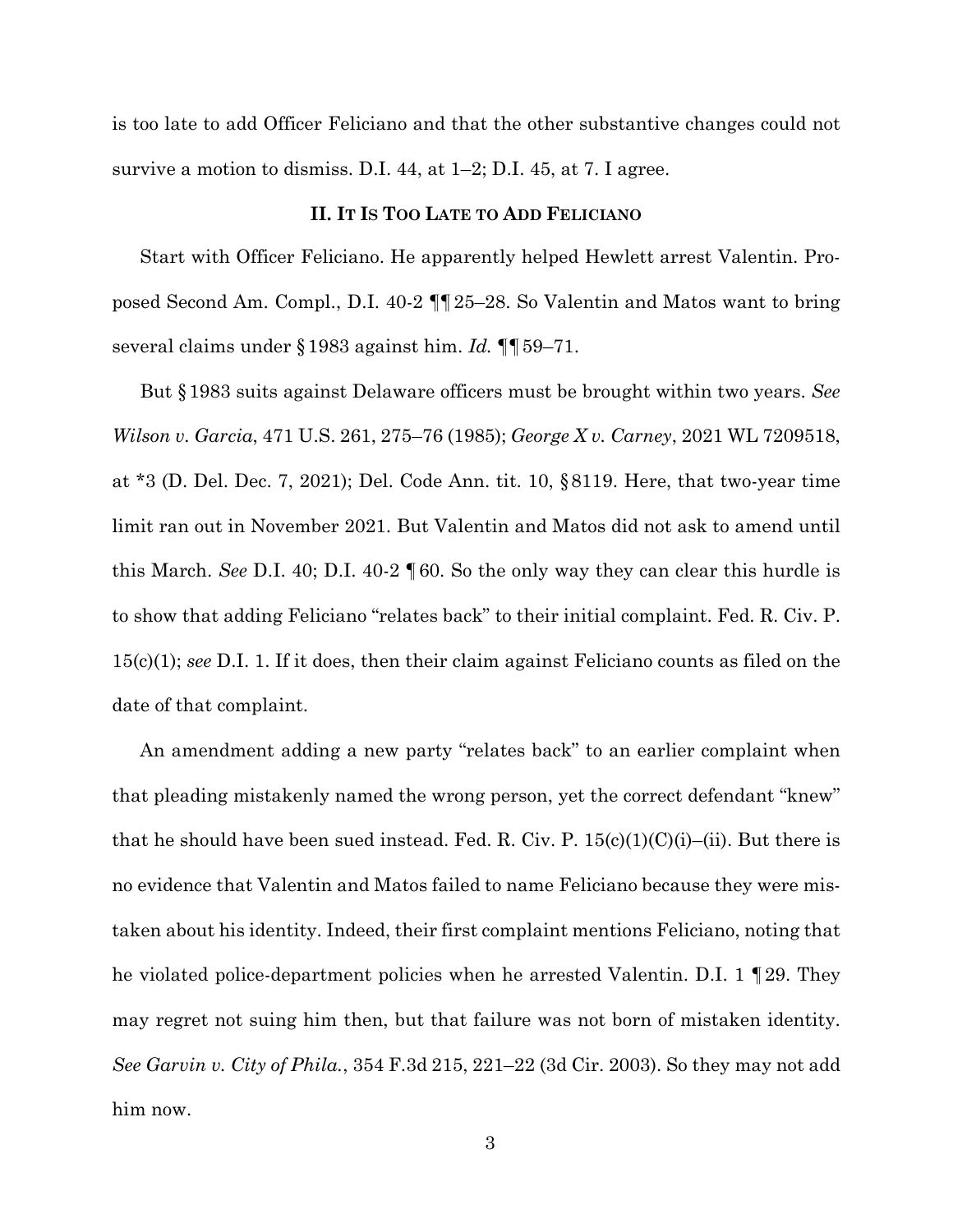#### **III. THE ABUSE-OF-PROCESS CLAIM AGAINST HEWLETT IS FUTILE**

Next, Valentin and Matos ask to add an §1983 abuse-of-process claim against Officer Hewlett. They say he misused the judicial system by arresting Valentin without probable cause. D.I. 40-2 ¶¶70–71; *see also Jennings v. Shuman*, 567 F.2d 1213, 1216–17 (3d Cir. 1977) (allowing these suits under §1983). Hewlett allegedly asked a magistrate for an after-the-fact warrant without providing "information" supporting "probable cause." D.I. 40-2 ¶¶30–32, 71.

But they confuse abuse of process with malicious prosecution. Understandably so: as Delaware courts have explained, "[t]he distinction between the [two torts] is at best, unclear." *Adams v. Aidoo*, 2012 WL 1408878, at \*12 (Del. Sup. Ct. Mar. 29, 2012) (internal quotation marks omitted). Even so, there is *some* distinction. Maliciousprosecution suits focus on improperly starting a lawsuit "without probable cause." *Id.* at \*13. Conversely, abuse of process focuses on the improper motives behind "otherwise valid" suits. *Toll Bros., Inc. v. Gen. Acc. Ins. Co.*, 1999 WL 744426, at \*5 (Del. Sup. Ct. Aug. 4, 1999); *see also Jennings*, 567 F.2d at 1217 ("[T]he presence or absence of probable cause is irrelevant to malicious abuse of process.").

Here, Valentin and Matos emphasize Hewlett's lack of probable cause. D.I. 40-2 ¶¶30–31, 70–71. But they do not identify any "ulterior purpose" that he may have had. *Toll Bros.*, 1999 WL 744426, at \*5. So this abuse-of-process claim would be futile. And they have already brought a malicious-prosecution claim against Hewlett. D.I. 6 ¶¶ 67–73; *see also* D.I. 40-1 ¶¶ 67–69.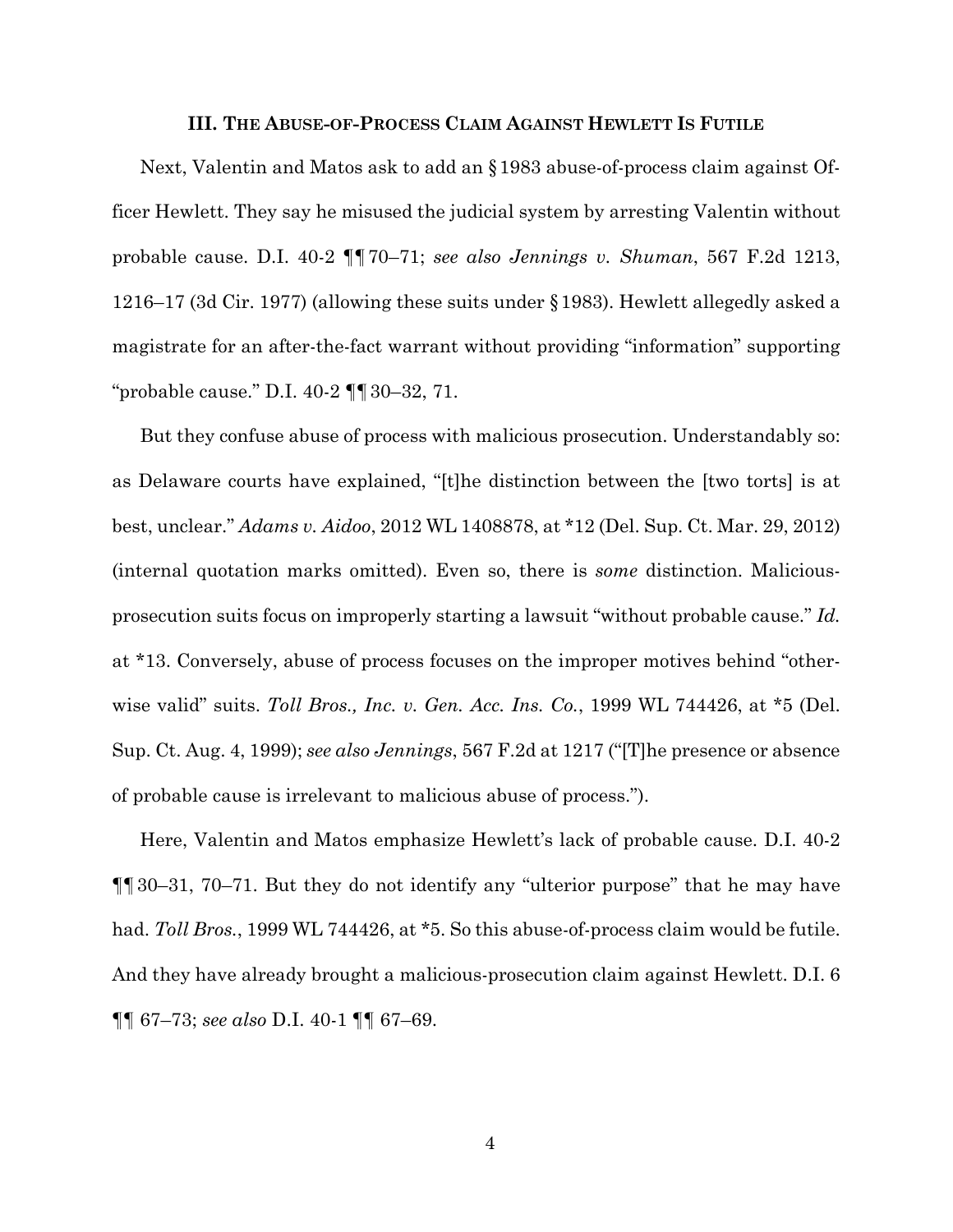#### **IV. THE CONSPIRACY CLAIM AGAINST THE WYSOCKS IS ALSO FUTILE**

Last, Valentin and Matos want to replace a harassment claim against the Wysocks with a claim that the Wysocks conspired to violate their civil rights. D.I. 40-2  $\P\P$ 40– 44; *see* 42 U.S.C. §1985(3).

To plead that claim, the plaintiffs must show a conspiracy. *See Lake v. Arnold*, 112 F.3d 682, 685 (3d Cir. 1997). They must show an "understanding or agreement" between the conspirators to take particular action. *Startzell v. City of Phila.*, 533 F.3d 183, 205 (3d Cir. 2008).

Valentin and Matos do not. They conclude that the Wysocks *must have* "conspire[d] with each other" to call the police and get Valentin arrested. D.I. 40-2  $\P\P$  43– 44. Plus, they say, the Wysocks appeared unhappy to "liv[e] next door to [Valentin and Matos]" and intolerant of the "Spanish-language music" they played. *Id.* ¶¶ 1–2, 16. But "parallel conduct" does not prove conspiracy, "without more." *Bell Atl. Corp. v. Twombly*, 550 U.S. 544, 556–57 (2007). Without some insight into the Wysocks's thought process, this conspiracy claim fails.

\* \* \* \* \*

Valentin and Matos may amend their complaint to bring it in line with my earlier ruling. But they may not add Officer Feliciano or new, futile claims. So I deny that part of their motion.

One final note: Valentin and Matos can sue Officer Hewlett only in his *individual* (not official) capacity. *See Kentucky v. Graham*, 473 U.S. 159, 165–66 (1985) (tying official-capacity claims to the government's *Monell* liability); D.I. 33, at 10 (dismissing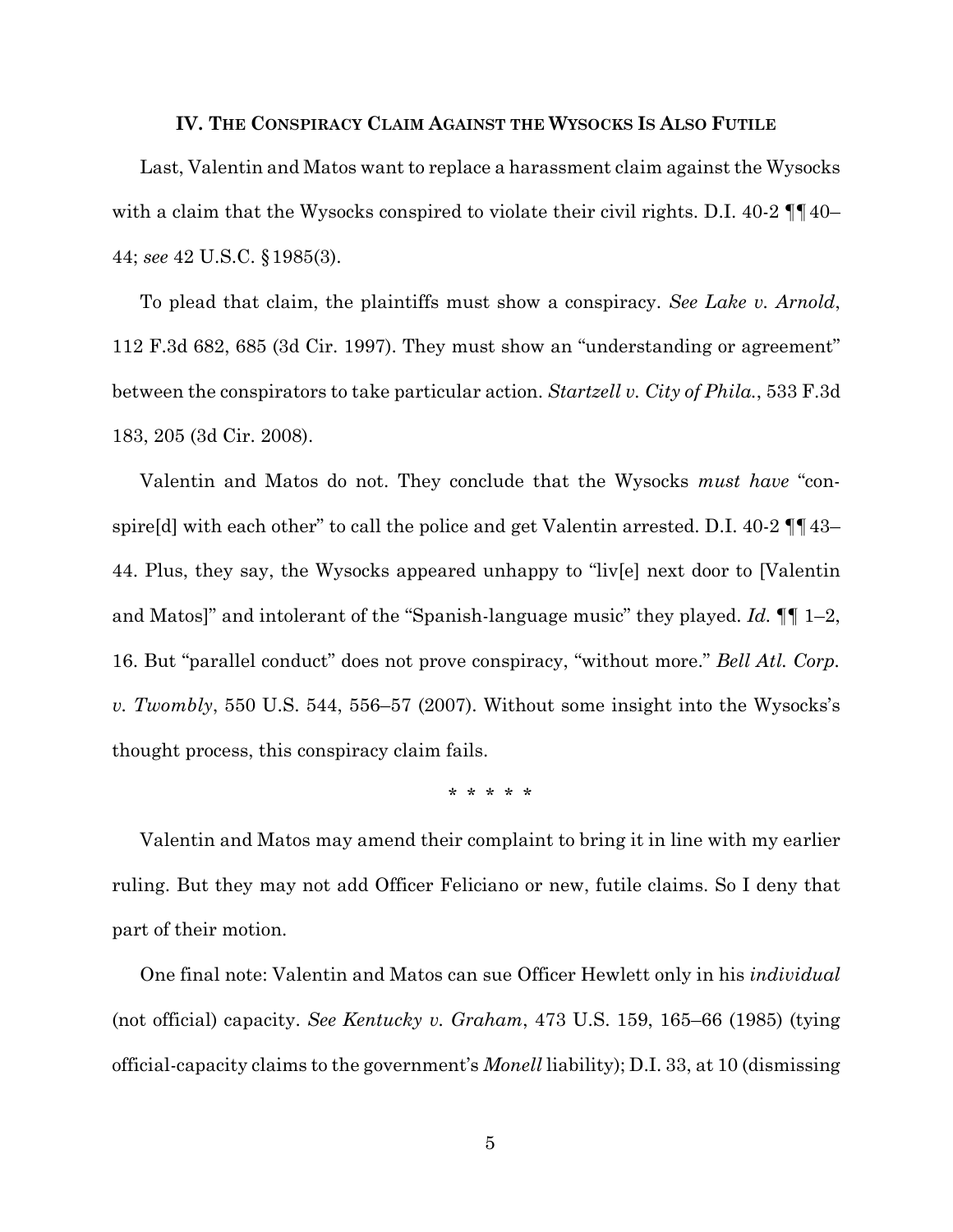*Monell* claims against New Castle County). When they file their updated complaint, they should clarify that.